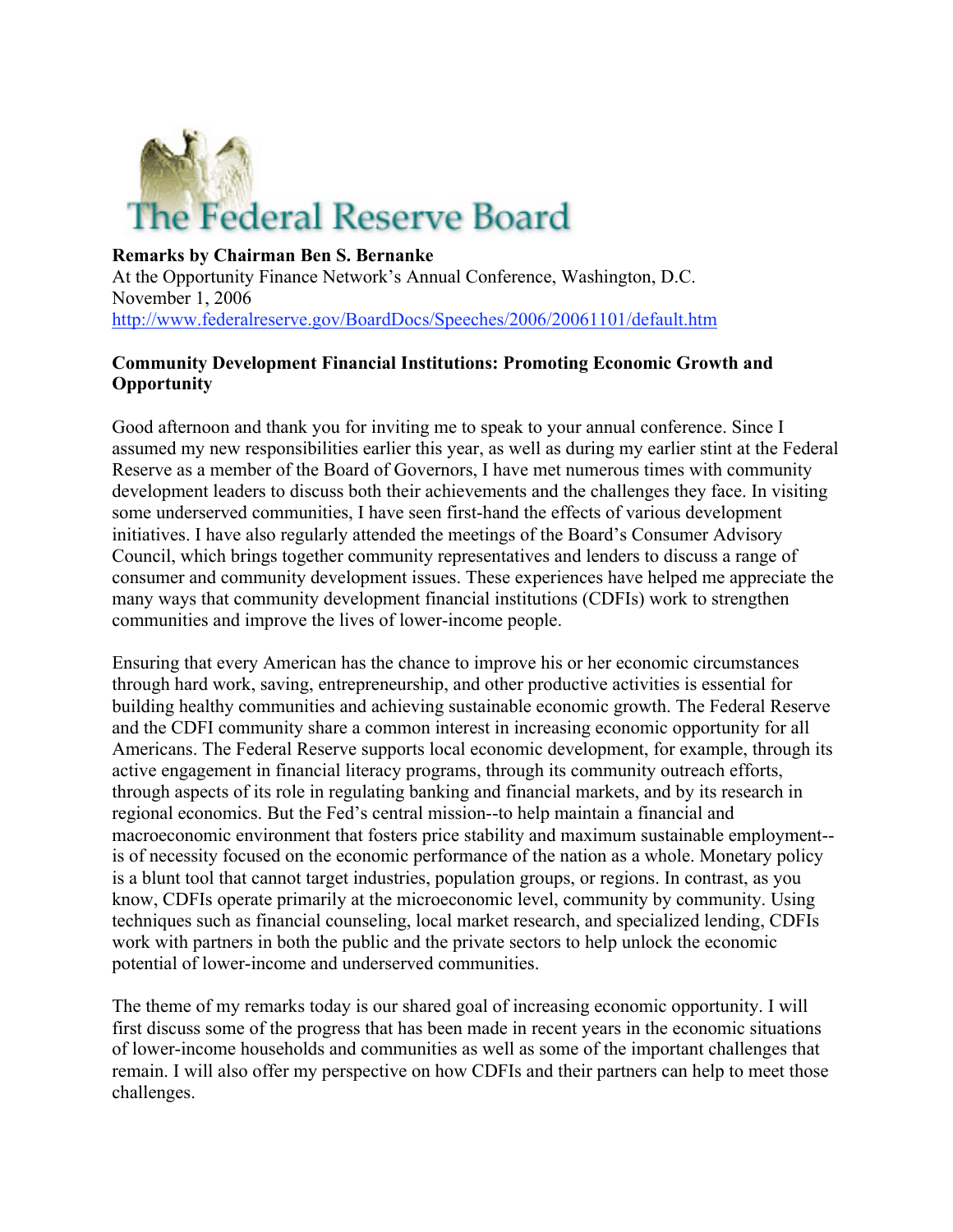### **Improvements in Economic Opportunity and Some Challenges**

In the past decade or so, U.S. households overall have experienced notable gains in terms of some key indicators of economic opportunity. Three such indicators that I will briefly discuss are access to credit, rates of homeownership, and small business development. Moreover, as measured by these indicators, recent improvements in traditionally underserved markets appear to have been as great as or greater than those in middle- and upper-income households and communities. At the same time, however, the gaps between lower-income households and other households with respect to these measures of opportunity remain wide.

### *Access to Credit*

Access to credit is an important element of economic opportunity and community economic development: It supports homeownership and small-business creation and provides greater financial flexibility for households. In recent years, advances in information and communication technologies, improved methods of risk measurement and risk assessment, the availability of more-comprehensive information about individuals' credit histories, and an increased ability of retail lenders to obtain funds from capital markets have led to what has been called the "democratization" of credit. As the pricing of credit risk has become more sophisticated and more consistent, as scale economies have reduced costs, and as funding sources have increased, lenders have been able to extend credit to households and businesses that might previously have been considered uncreditworthy.

The growth of subprime mortgage lending is one indication of the extent to which access to credit has increased for all households, including those with lower incomes. In 1994, fewer than 5 percent of mortgage originations were in the subprime market, but by 2005 about 20 percent of new mortgage loans were subprime.1 Indeed, the expansion of subprime lending has contributed importantly to the substantial increase in the overall use of mortgage credit. From 1995 to 2004, the share of households with mortgage debt increased 17 percent, and in the lowest income quintile, the share of households with mortgage debt rose 53 percent.2

Although the emergence of risk-based pricing has increased access to credit for all households, it has also raised some concerns and questions, which are magnified in the case of lower-income borrowers. For example, although subprime lending has grown substantially, are prime credit products sufficiently available and do lenders effectively compete in all communities, including historically underserved communities? How well are lower-income borrowers matched with credit products and loan terms that fit their circumstances? Are borrowers aware of the terms and conditions of their loans, and more generally, are consumers sufficiently well informed to be wary of potentially misleading marketing tactics and to shop effectively among lenders? Some evidence, including recent Federal Reserve research on consumers holding adjustable-rate mortgages, suggests that awareness could be improved, particularly among borrowers with lower incomes and education levels.3 This research suggests the need for greater financial literacy and increased access to financial counseling, a point to which I will return.

The release this year and last of mortgage price data gathered under the Home Mortgage Disclosure Act (HMDA) has highlighted a different, but potentially related, concern about access to credit on equal terms. The data show that blacks and Hispanics are considerably more likely than other borrowers to receive higher-priced loans.4 This finding has several possible--and not mutually exclusive--explanations, ranging from illegal discrimination to the effects of legitimate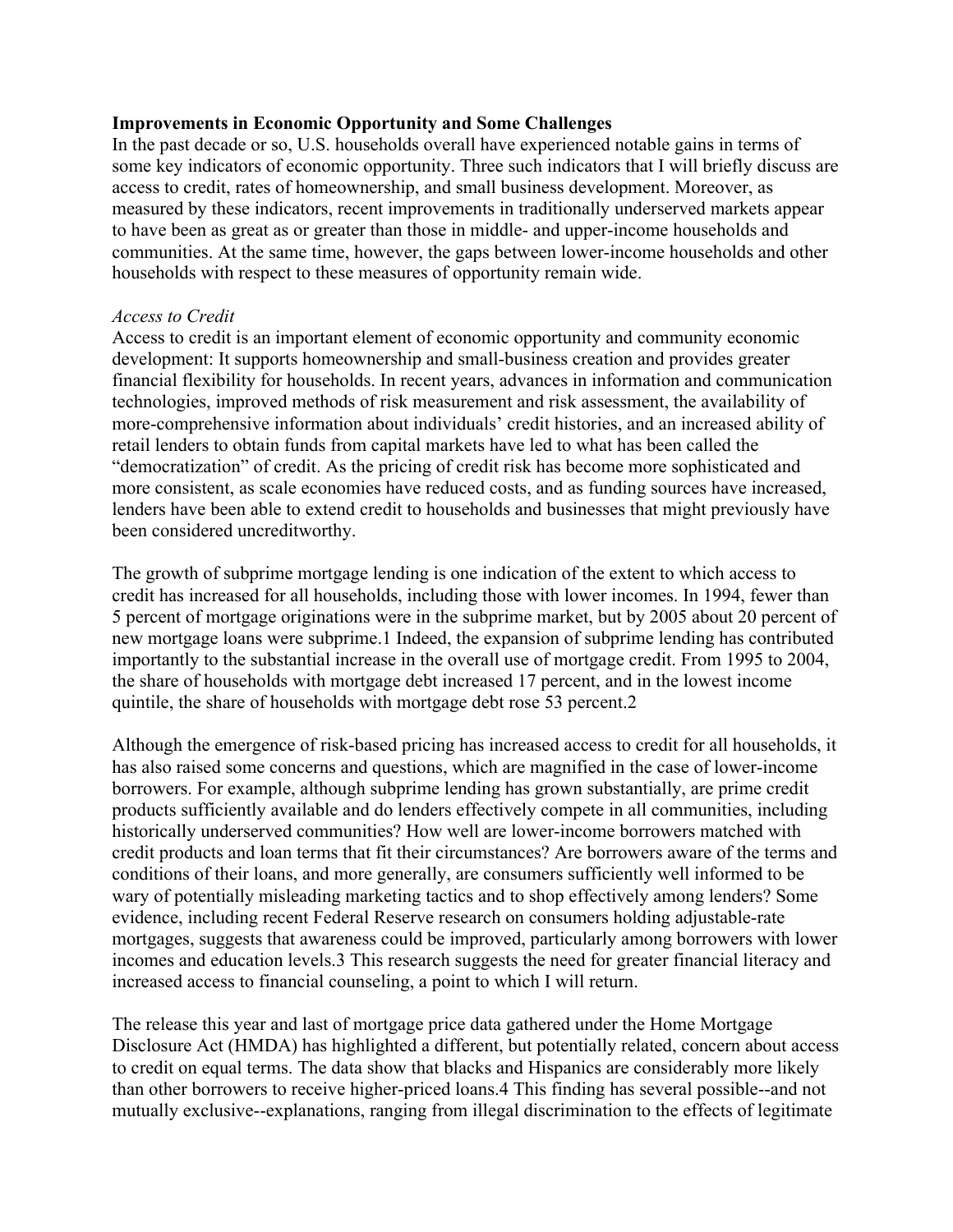pricing factors not captured in the HMDA data, such as loan-to-value ratios and borrower credit history. Of course, as an agency committed to the rigorous enforcement of the fair lending laws, our job is to distinguish legitimate from illegitimate sources of pricing differentials among the banking institutions we supervise. In our enforcement efforts, we analyze the HMDA price disparities in conjunction with other information, such as the adequacy of the lender's fair lending controls and the presence of business practices that may put lenders at risk for pricing discrimination. For example, a lender might offer its loan officers financial incentives that have the effect of inducing them to charge some applicants higher interest rates or to "steer" them to higher-priced loan products. Lenders at risk for pricing discrimination receive targeted reviews of their pricing to ensure that they are complying with fair lending laws.

Loan price disparities, however, are not just a legal and supervisory issue. They also raise important social and policy concerns. The questions I raised earlier about access to prime products, lender competition, and borrower awareness and financial literacy may well be relevant to understanding the price disparities we observe. Further research to explore these questions and their possible connection to disparities in lending to members of minority groups would be highly worthwhile. In fact, the Federal Reserve's upcoming Community Affairs Research Conference will feature several papers that explore these issues.5

#### *Homeownership*

The important issue of loan pricing aside, expanded access to mortgage credit has helped fuel substantial growth in homeownership. The national rate of homeownership increased from 1995 through mid-2006, reaching nearly 69 percent of all households this year.6 All major racial and ethnic groups have made gains in homeownership, but in percentage terms the largest increases have been made by minority households. In particular, since 1995 the homeownership rate has increased 7 percent among white households, 11 percent among black households, and 19 percent among Hispanic households. However, despite the relatively more rapid growth in minority homeownership, significant differences persist: For example, the homeownership rate for blacks and Hispanics remains about two-thirds the rate for non-Hispanic whites.

As for homeownership in lower-income areas, the Federal Reserve's Survey of Consumer Finances indicates that, from 1995 to 2004, census tracts in all income groupings experienced gains in homeownership, with rates in lower-income areas growing somewhat faster than those in higher-income areas.7 But, again, important gaps remain. For example, in 2004, the rate of homeownership in lower-income areas was roughly 47 percent, compared to 72 percent in middle-income areas.

#### *Small Businesses*

Another area in which progress has been made both generally and in lower-income communities is small business development. Small businesses are essential to the economic well-being and vibrancy of local communities and of the U.S. economy as a whole. The U.S. Small Business Administration estimates that small businesses account for about half of private-sector output and employ more than half of private-sector workers.8 Moreover, because small businesses sometimes become big ones, small-business ownership can be a significant stepping stone for economic advancement, particularly in traditionally underserved populations. Between 1997 and 2002, the number of businesses owned by Asians, blacks, Hispanics, and women grew more than 20 percent for each group--more than twice the national rate of increase for all businesses.9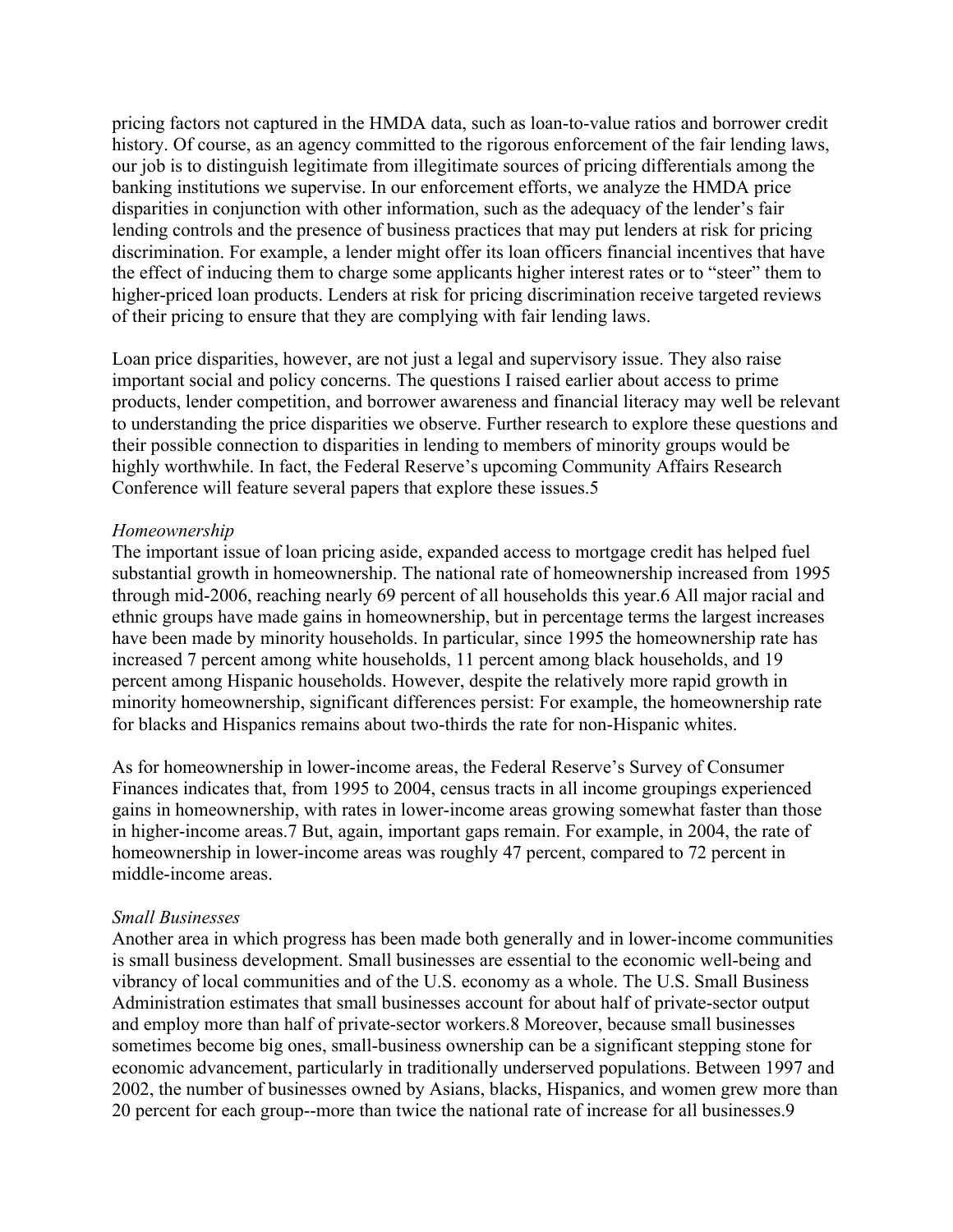Nevertheless, small businesses face continual challenges. Each year, about half a million firms close, in some cases because of difficulties obtaining credit.10 Interestingly, the data do not indicate that experiences in obtaining credit differ greatly across neighborhoods of different income levels. According to the Federal Reserve's Survey of Small Business Finances, for example, the proportions of businesses that were either denied credit or did not apply for fear of being turned down were similar across neighborhood income groups.11

### **CDFIs as a Solution to Market Failures**

Many factors have contributed to the economic gains that I have cited, including broad macroeconomic forces and advances in the delivery of financial services. CDFIs have also played a valuable role by analyzing the economic potential of lower-income markets and developing strategies and marshaling resources to tap that potential.

As CDFI leaders, you are keenly aware of the economic challenges that you work to overcome each day. Economists find it useful to think about these challenges in the context of the economics of market failure. Standard economic analysis tells us that when competitive conditions prevail in a market, the resulting prices induce firms and individuals to allocate resources in a manner that tends to maximize social welfare.12 However, economists also recognize that various deviations from idealized market conditions, termed market failures, can inhibit the efficient allocation of resources.13 In one type of market failure, called a neighborhood externality, the actions of one person affect the well-being or economic welfare of others in the local area, but the individual taking the action neither bears the full costs of nor reaps the full benefits from those actions. Because the individual does not bear the full consequences of the actions taken, he or she may act in a way that is not in the best economic interest of the neighborhood as a whole. For example, the failure of some owners to maintain their properties can lower the value of well-maintained properties in the same neighborhood. Ultimately, such spillover effects from neglected properties can lead to underinvestment in the whole community, potentially harming all neighborhood residents and businesses.

A related type of market failure studied by economists is known as an information externality. An information externality may arise when information about economic opportunities in an area has the potential to benefit many investors but is costly to gather. As a result, no single potential investor may find obtaining the data to be profitable. For example, on average, lower-income areas have fewer owner-occupied homes and record fewer home-purchase loans than higherincome areas do.14 Lower transaction activity makes accurately gauging property values and evaluating credit risks in those areas more difficult, which may inhibit the extension of credit.15 Alternatively, lower-income people may have shorter and more-irregular credit histories, making an evaluation of their individual creditworthiness more difficult and costly. Because a potential investor who bears the costs of obtaining data about underserved neighborhoods may be able to obtain only a portion of the full economic benefits, these data may remain uncollected.16

One purpose of CDFIs is to help overcome these and other market failures that inhibit local economic development. For example, by facilitating larger-scale property development projects, coordinating public and private investment efforts, and working to improve amenities and services in a local area, CDFIs may help to solve collective action problems and reduce neighborhood externalities. CDFIs can counter information externalities by assuming the cost of learning about their local communities and developing specialized financial products and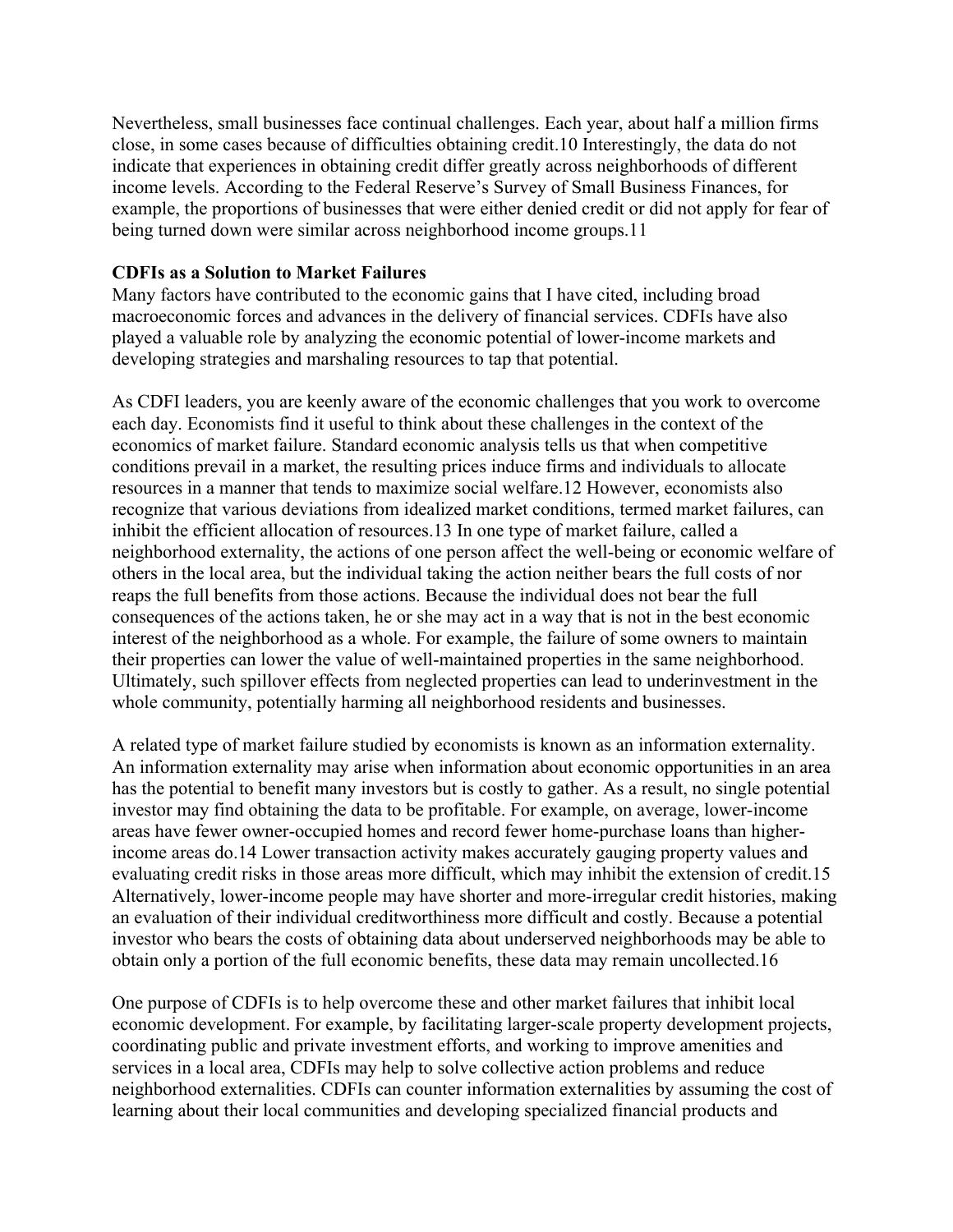services that better fit local needs. In general, CDFIs provide coordinated development activities and community-specific information that the market may not supply on its own.

Among other benefits, the familiarity with each community that CDFIs develop can help to gauge and control risk.17 For example, the use by CDFIs of appraisers who specialize in evaluating properties in a particular community produces more-reliable estimates of the value of the loan collateral. Likewise, CDFIs structure loans and use public and private credit enhancements both to increase borrowers' ability to qualify for loans and to spread the associated credit risk among a mix of private creditors and other providers of funds.

Although these specialized techniques can reduce credit risk, they are labor-intensive and, consequently, expensive. Most private lending institutions reduce costs by adopting processes that are highly standardized and automated. Such systems are not necessarily compatible with lending to borrowers who require substantial screening, counseling, and monitoring or with acquiring specialized information about community development lending. Part of the explicit mission of CDFIs is to assume the costs of conducting such research and analyses in underserved communities. CDFIs have also developed techniques and strategies--such as flexible underwriting criteria, specialized loan products, and intensive financial education programs--to meet the financial circumstances of their communities. Moreover, in recent years, CDFIs have been working to expand their role as information brokers beyond the local communities they serve. Through national initiatives to collect industry-wide data and to securitize community development loan portfolios, CDFIs are working to expand access to credit and capital in lowerincome markets. In short, knowledge and expertise--together with the ability to build new relationships--are the principal contributions that CDFIs bring to the marketplace and to underserved communities.

## **Is Community Development Lending Profitable?**

Can private-market participants profit from community development lending? Data based on Community Reinvestment Act (CRA) examinations tell us much about the volume of such loans but less about their performance and profitability. However, a Federal Reserve survey found that nearly all banks reported that their community development activities were profitable, at least to some degree.18 About two-thirds of the banks also reported receiving some benefit from their lending unrelated to loan profitability, such as an improved image in the community.

Since the Federal Reserve report, studies undertaken by the CDFI Data Project show that, for 2004, charge-off rates for CDFI portfolios were similar to those for the banking industry as a whole.19 These studies and market data suggest that banks and other private organizations may become an increasingly significant source of competition for CDFIs. That is good news, not bad news. Indeed, the surest sign of a CDFI's success is that private investors see viable investment opportunities in the neighborhoods in which the CDFI has been operating.

## **The Continuing Relevance of CDFIs**

Although in some sense the mission of CDFIs is to make themselves unnecessary, I expect that the knowledge and good will that they have accumulated in local communities will continue to make them relevant. For example, I mentioned earlier the loan pricing disadvantages faced by members of minority groups that have appeared in the HMDA data. CDFIs may be able to help reduce those discrepancies by using their local knowledge and financial expertise to offer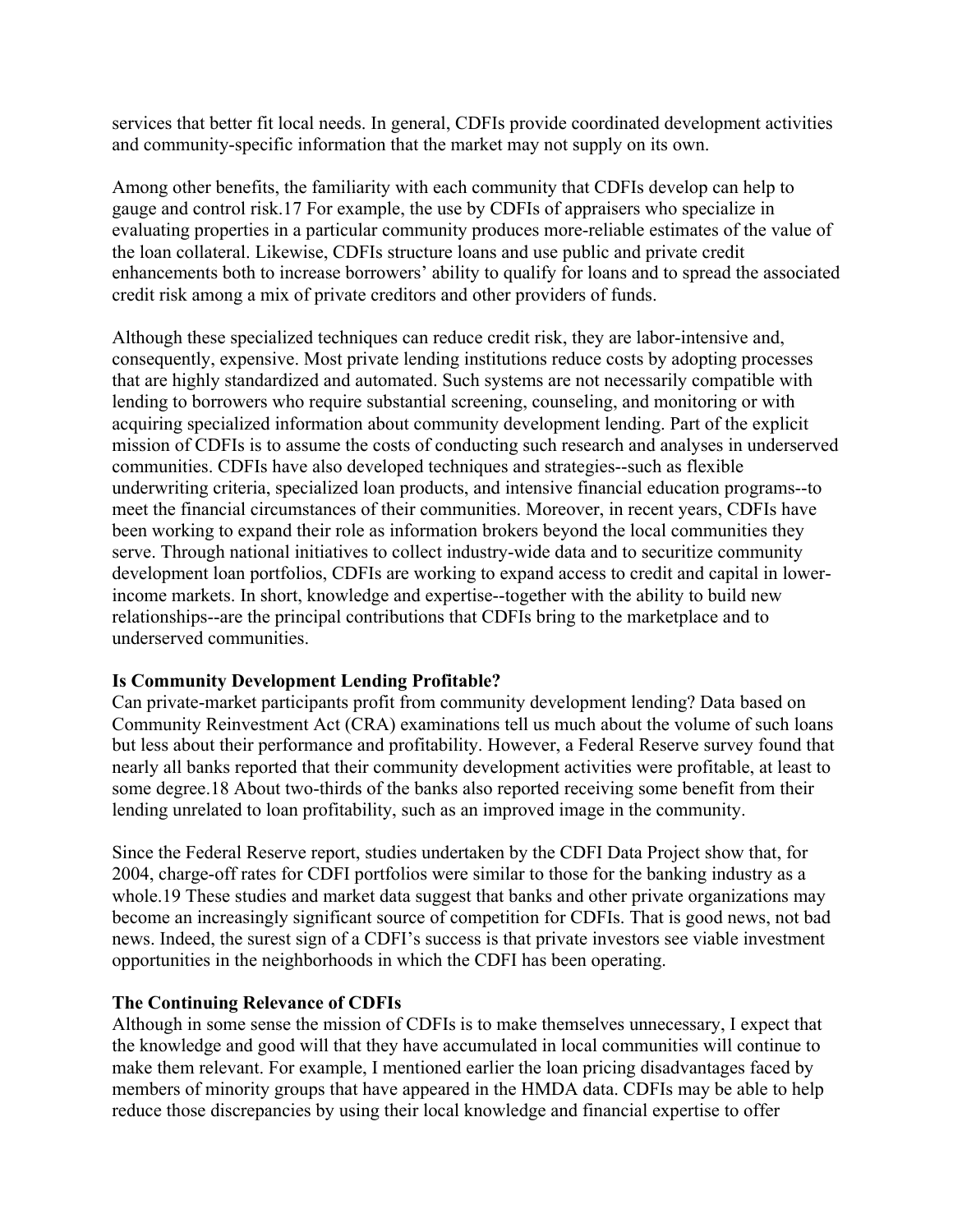alternatives to conventional subprime lending. The Opportunity Finance Network, for instance, will be competing with subprime lenders via a mortgage-credit platform that centralizes some CDFI lending processes and directly links counseling and lending services. At the same time, CDFIs continue to expand their ability to attract private investment funds, for example, through increasing transparency and developing the means of providing objective evaluations of their financial and mission-related effectiveness.

These efforts demonstrate the ability of CDFIs to adapt their business strategies to evolving markets, as indeed they have done throughout their thirty-year history. I expect that the local knowledge and specialized financial expertise that CDFIs provide will continue to add significant economic value and complement market forces in the support of community economic development. Thus, CDFIs are likely to contribute to our shared goal of expanding economic opportunity for many years to come.

# **Footnotes**

1. Estimates are based on information from Inside Mortgage Finance Publications (2005 and earlier years), Mortgage Market Statistical Annual (Bethesda, Md.: IMFP), www.imfpubs.com

2. Calculations by Federal Reserve Board staff from the Federal Reserve Board's Survey of Consumer Finances, 1995 and 2004. Further information on the Survey of Consumer Finances is in Arthur B. Kennickell, Martha Starr-McCluer, and Annika E. Sunden (1997), "Family Finances in the U.S.: Recent Evidence from the Survey of Consumer Finances," Federal Reserve Bulletin, vol. 83 (January), pp. 1-24; and Brian K. Bucks, Arthur B. Kennickell, and Kevin B. Moore (2006), "Recent Changes in U.S. Family Finances: Evidence from the 2001 and 2004 Survey of Consumer Finances," (444 KB PDF) Federal Reserve Bulletin, vol. 91 (Winter), pp. A1-A38, www.federalreserve.gov/pubs/bulletin/2006/financesurvey.pdf.

3. Brian Bucks and Karen Pence (2006), "Do Homeowners Know Their House Values and Mortgage Terms," Finance and Economics Discussion Series 2006-03 (Washington: Board of Governors of the Federal Reserve System, March).

4. Robert B. Avery, Kenneth P. Brevoort, and Glenn B. Canner (2006), "Higher-Priced Home Lending and the 2005 HMDA Data," Federal Reserve Bulletin, vol. 92 (September), www.federalreserve.gov/pubs/bulletin/2006/hmda/bull06hmda.pdf (580 KB PDF).

5. Federal Reserve System Community Affairs Research Conference, "Financing Community Development: Learning from the Past, Looking to the Future", March 29-30, 2007, www.philadelphiafed.org/econ/conf/financingcd/callforpapers-ca-research2007.pdf (489 KB PDF).

6. www.huduser.org/periodicals/ushmc.html

7. Calculations by Federal Reserve Board staff from the Federal Reserve Board's Survey of Consumer Finances, 1995 and 2004, www.federalreserve.gov/pubs/oss/oss2/scfindex.html.